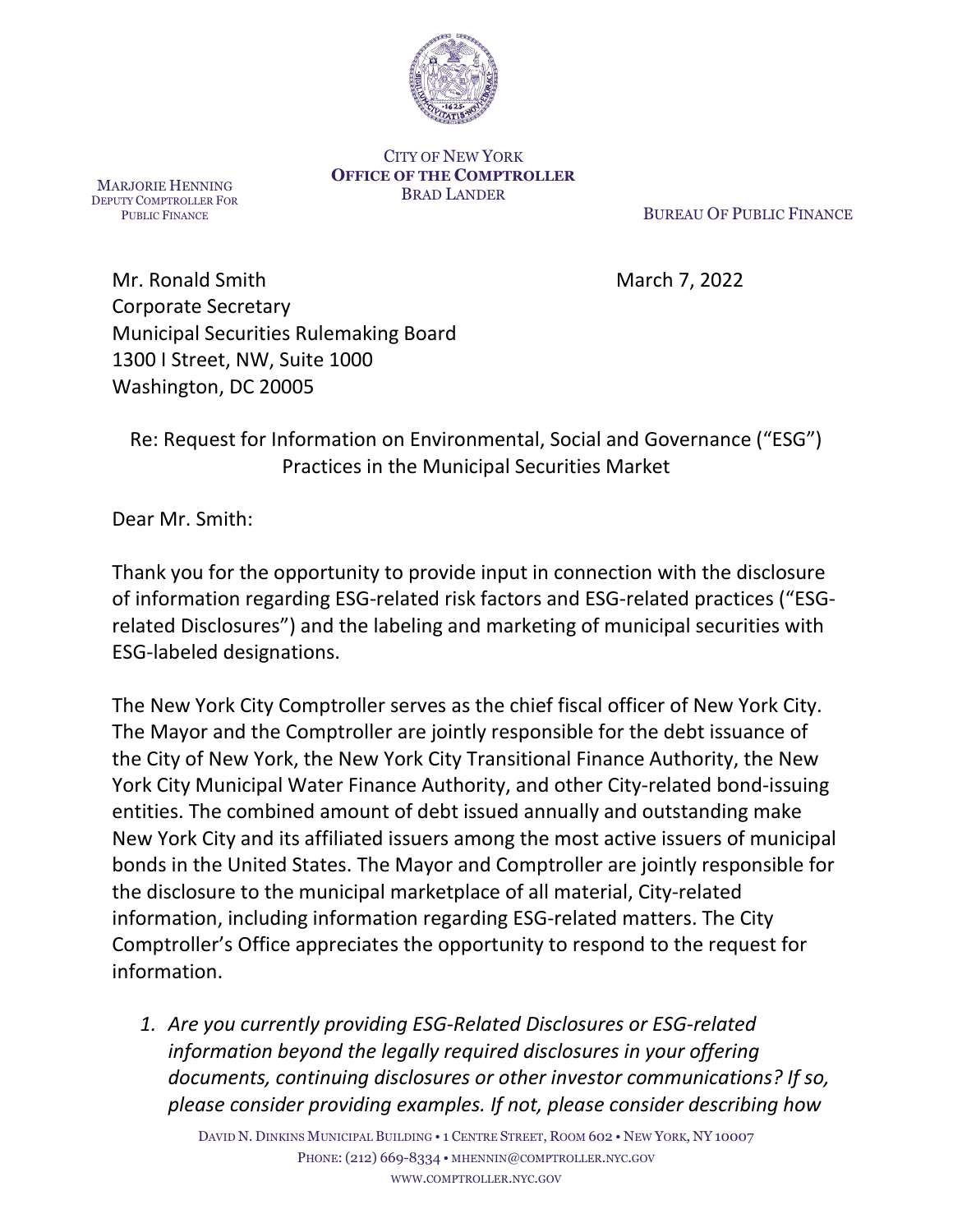*you address ESG-Related Disclosures in your offering documents, continuing disclosures or other investor communications. In your view, should municipal issuers include a separate section in their official statements and other offering documents expressly devoted to ESG-Related Disclosures?*

We believe that the City's offering documents provide the ESG-related disclosures and ESG-related information, and do not omit any such information, that would be material to a reasonable investor. The details provided in the offering documents relating to environmental risks may go beyond what is legally required. New York City's relevant ESG-related Disclosure includes the following matters:

### Governance:

The Official Statements of New York City contain a section on the structure of City government which lists the leading public officials and describes their responsibilities. The offices listed are: the Mayor; the City Comptroller; the Public Advocate; and the five Borough Presidents. The responsibilities of the City Council, the legislative body of the New York City, are also described. Subsequent sections describe the City's financial management, budgeting and controls, indebtedness, pension systems and other post-employment benefits, and the capital planning process.

### Environmental:

The Official Statements contain a section on environmental matters. The section's sub-headings describe: Hurricane Sandy and the costs of ongoing recovery efforts; the impact of climate change on New York City and the City's coastal resiliency projects; and various superfund designations and the City's responses and remediation measures. Part of the City's due diligence procedures in advance of the printing of offering documents include responding to questions regarding climate change risks and related matters.

### Social:

While there are no specific sections relating to "social" matters, information about the City's social risks is mentioned throughout the City's offering documents. Issues discussed extensively include the impact of health and safety risks arising from the pandemic, the need for and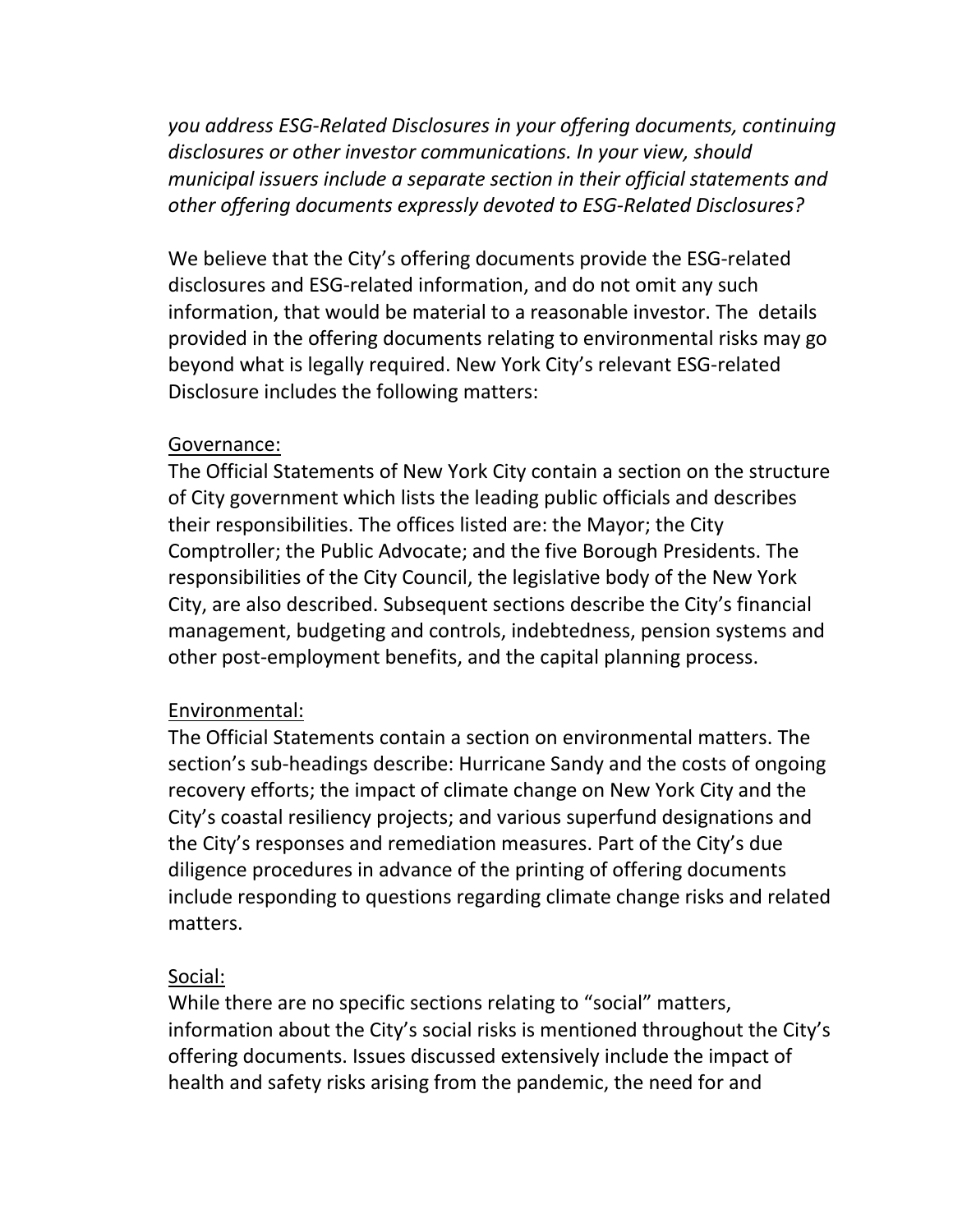expenditures on services such as education, health care and safety net assistance for individuals and families in need, and the status of labor negotiations. A section on City Services and Expenditures expands further on many of these matters.

City officials entertain questions from investors upon request and respond to questions regarding its ESG practices

With respect to our view as to whether issuers should include a separate section in their offering documents devoted to ESG-related matters, we think it is helpful to consider the environmental, social and governance components of ESG separately. Climate change, of course, gives rise to environmental risks that affect general governmental, utility, and transit issuers, among others, in different ways depending on their location. Potential costs relating to remediation and rebuilding following an extreme weather event, resilience measures to protect against the expected future impacts of climate change, and the transition from fossil-fuel based energy production to renewable sources, could all be material. Our view is that there should be a separate section in offering documents for issuers exposed to climate change risks that provides information to investors about the specific risks faced and how they are being addressed, together with the anticipated future costs, to the extent they can be quantified.

For the social and governance aspects of ESG-related Disclosures, we believe there is no real consensus in the municipal market regarding how to isolate those risks from general considerations of credit worthiness. Of course, at the extremes, social and governance factors affecting an issuer, such as widespread poverty or an inability to deliver essential services, are material and would be disclosed as a matter of course in a public bond offering. We believe that it is difficult, however, to isolate such risks in a meaningful way from the general credit of an issuer, and therefore would not recommend a separate section in bond offering documents relating to social and governance matters for all issuers.

*2. Do you believe that the information included in ESG-Related disclosures should be standardized? If so, how? If not, why not? In your view, is there a consensus on what information and which metrics are important? If so,*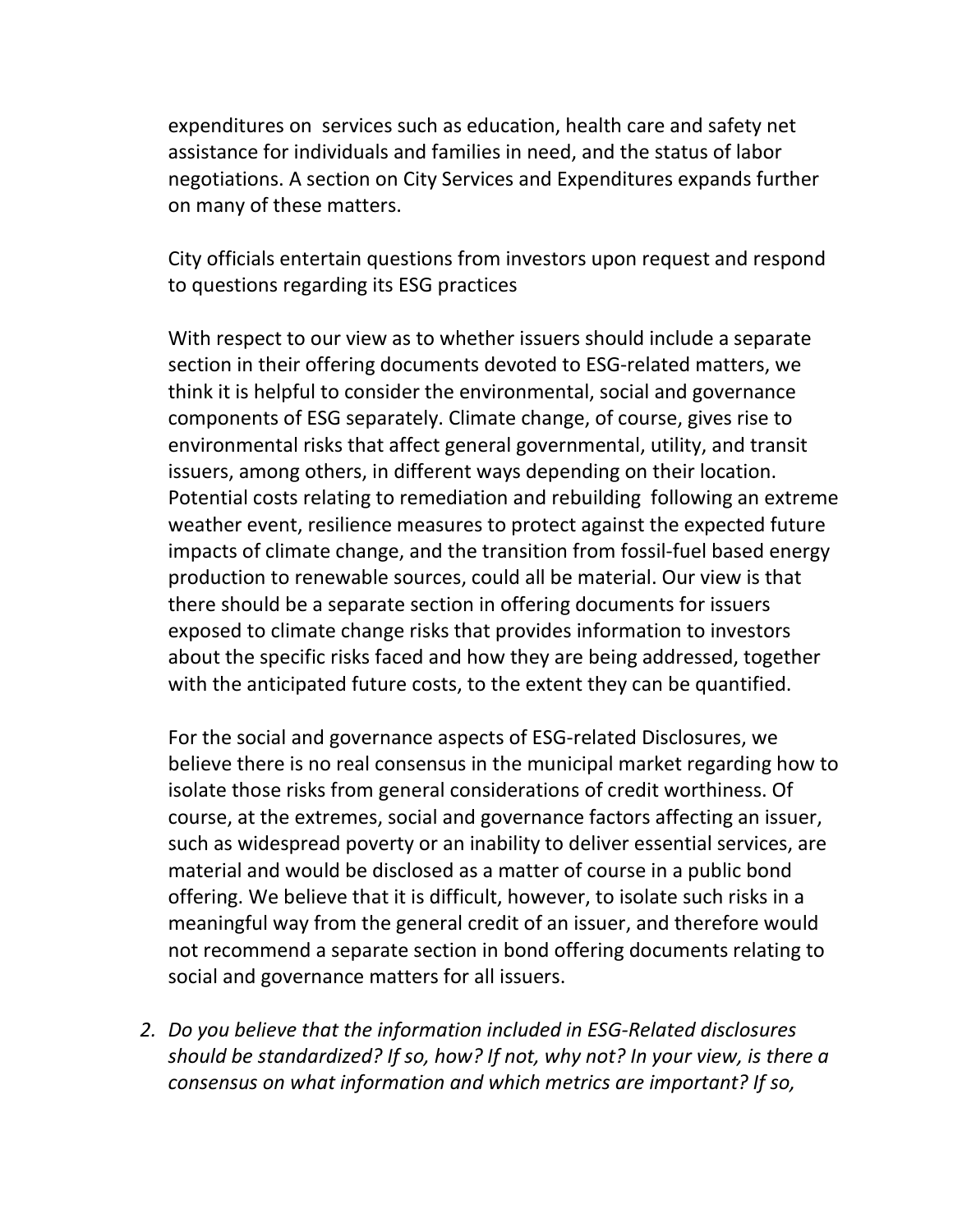*could you provide insight as to what consensus you believe does or could exist? If not, what barriers do you believe exist in reaching a consensus? What topic areas do you believe are relevant and should be included in ESG-Related Disclosures?*

Again, we think that it is helpful to distinguish among the elements of ESGrelated Disclosure in response to this question.

### Environmental:

Climate change affects different geographic areas of the country in different ways. For example, coastal areas are potentially impacted by sea level rise. Intense storms and other extreme weather events affect almost all regions of the country in different ways. Accordingly, the establishment of uniform standards that would be relevant and meaningful would be a difficult goal to achieve. Perhaps a minimum threshold of disclosure with general guidance that might be adaptable to each issuer might work better in the environmental area.

## Social:

Local governments around the country are faced with many different types of social challenges which become material for investors when they affect a locality's general economic condition, including the ability to raise revenues and achieve balanced budgets, and prospects. We think that it would be difficult, if not impossible, to develop standardized disclosure about social risks because their impact on the credit worthiness of a local government depends on the specific economic, demographic and other circumstances facing each government.

# Governance:

Governance risks of issuers across the country are similarly not uniform. Further, it is difficult to know when issues such as the inability of government officials to work together, dysfunctional legislatures, indictments of prominent officials, and turnover in personnel would rise to the level of materiality to an investor, absent an impact on the issuer's ability to operate and raise revenues. Like unhappy families, every dysfunctional government is dysfunctional in its own way. Therefore, we do not think that standardized disclosure would be useful in this context.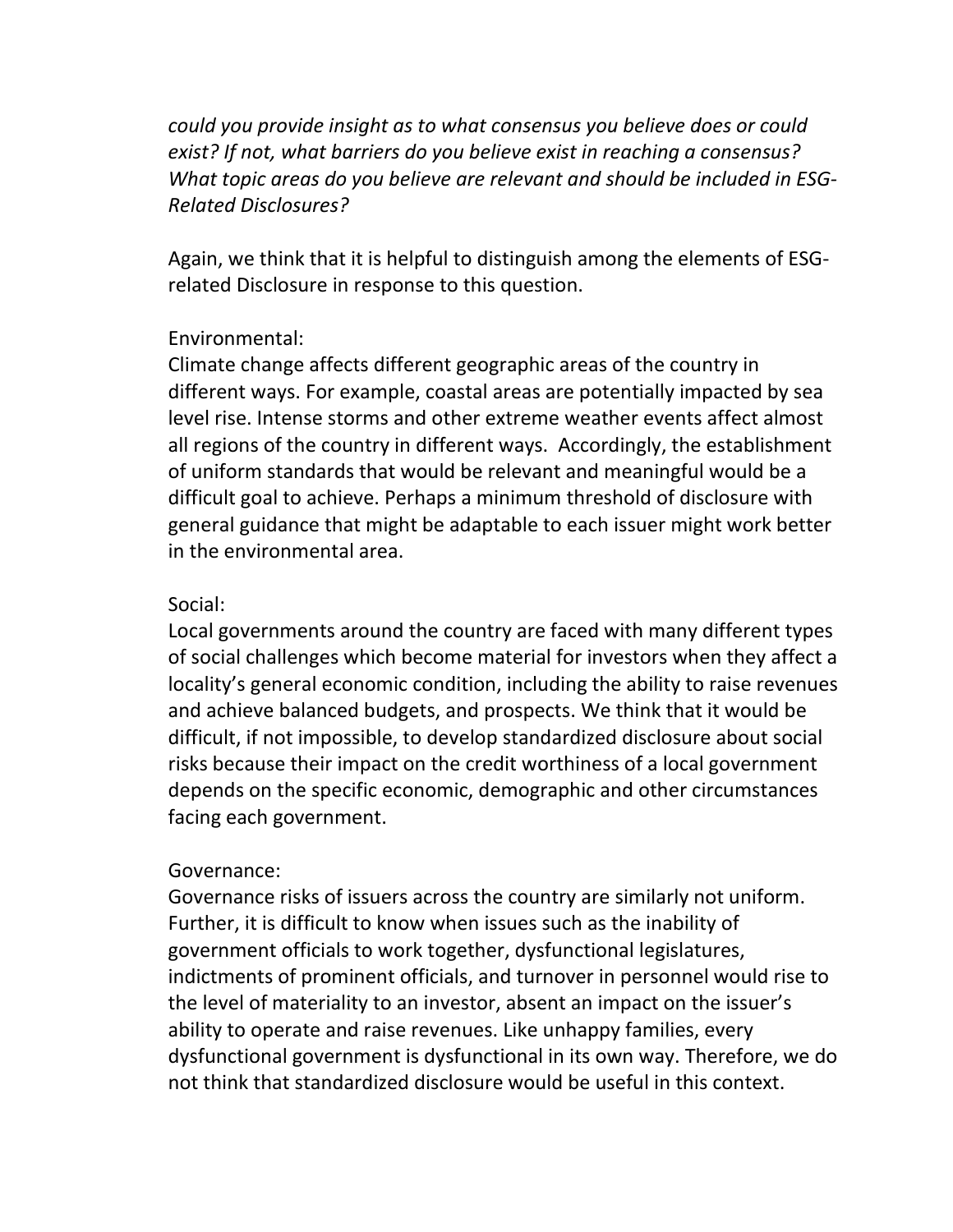The standard for inclusion should be consistent with other disclosure matters: whether the ESG-related issue at hand would be material to a potential investor in making a decision as to whether to purchase the issuer's bonds.

While it is clear under current disclosure standards that ESG matters that would be material to an investor should be disclosed, there is no current consensus on the specific information that should be disclosed and metrics that should be used. The problems confronting the thousands of bond issuers across the country are often vastly different, unforeseeable, and often unquantifiable, and need to be considered in the context of each issuer's particular circumstances. While there is no one-size-fits-all approach, clearer standards as to what constitutes "green" or other ESGlabeled bonds could provide more clarity to issuers, improve investor acceptance, and potentially lead to a pricing advantage for these bonds. In any event, issuers should provide specific details about their ESG challenges and their current and expected impact on future operations and financial stability if they are material. Further, issuers should discuss their plans to address such challenges, to the extent feasible, accompanied by appropriate cautionary language particularly regarding unpredictable events.

*3. Have you issued ESG-labeled bonds? If so, please consider providing an example and describing what criteria were used to make the ESG designation. Did you utilize an independent party to validate or otherwise attest to the use of the ESG designation? Please consider explaining why or why not.*

New York City and its main affiliated issuer entities have not yet issued ESGlabeled bonds. But the Hudson Yards Infrastructure Corporation, an independent issuing entity with City officials serving on its board and staffed by employees of the Mayor's office, recently issued refunding bonds with a Green Bonds designation. The bond issue refunded a prior bond issue that had used the proceeds to build an extension to a subway line in Manhattan and accordingly fell squarely under the "environmental" rubric as a mass transit project. Hudson Yards did use an independent party to validate or otherwise attest to the use of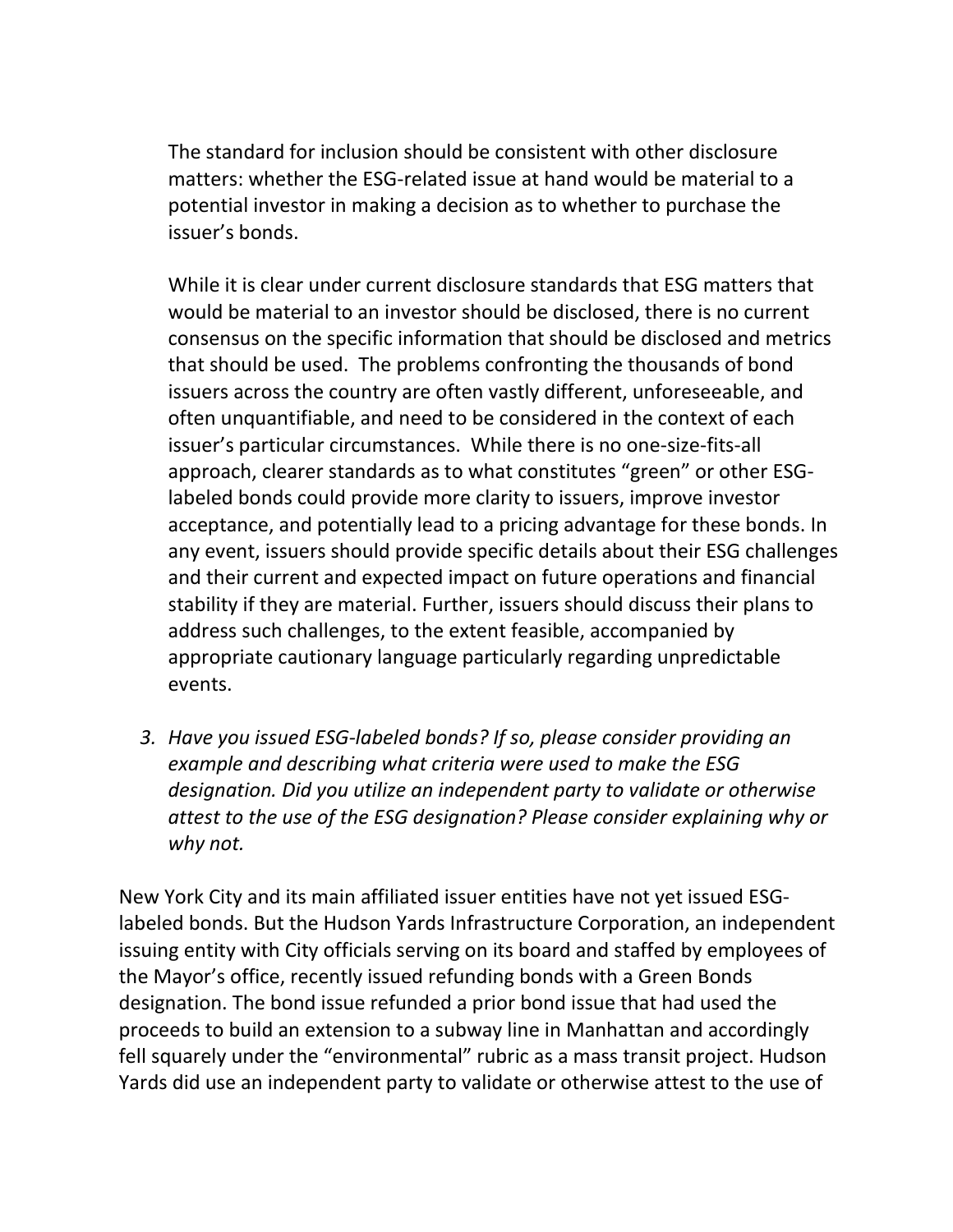the Green Bonds designation. We obtained the second party opinion because its cost was reasonable, and we had hoped that the involvement of an independent party would contribute to wider distribution and superior pricing on the transaction.

*4. If you used ESG-Labeled bonds, did you commit to providing any ongoing or continuing disclosure related to the ESG designation? If so, was that disclosure commitment incorporated into the continuing disclosure agreement or similar contractual obligation related to the Securities Exchange Act Rule 15c2-12 (collectively, "CDA")? If so, please consider providing an example of the CDA. If the disclosure agreement was not incorporated into the CDA, how is the information made available to an investor on an ongoing basis and at what frequency?*

The proceeds of the Hudson Yards Infrastructure Corporation's recent Green Bond issue were used to refund bonds that had been issued to build an extension to a subway line in Manhattan. The proceeds of the prior issue had been fully spent and the subway extension has been operational for several years. Accordingly, since the environmental purpose had been achieved, it was not necessary to commit to provide ongoing, continuing disclosure relating to the Green Bonds designation.

*5. Are you providing information to the credit rating agencies regarding ESG-related risk factors and ESG-related practices? If so, what type? In your view, how does this information generally compare to the information provided in your offering documents and continuing disclosures? Are the credit rating agencies requesting any new types of ESG-related information? Has the credit rating process changed in any significant ways in relation to ESG-related information?*

Officials of the Comptroller's Office's finance team meet with the credit rating agencies on a regular basis on various matters relating to New York City, including matters relating to ESG risk factors and ESG-related practices. The information provided is typically a summary of what has been disclosed to investors in our most recent Official Statement. The credit rating agencies have not specifically requested any new types of ESG-related information over and above what we disclose in our disclosure documents. The credit rating process has changed recently as some of the